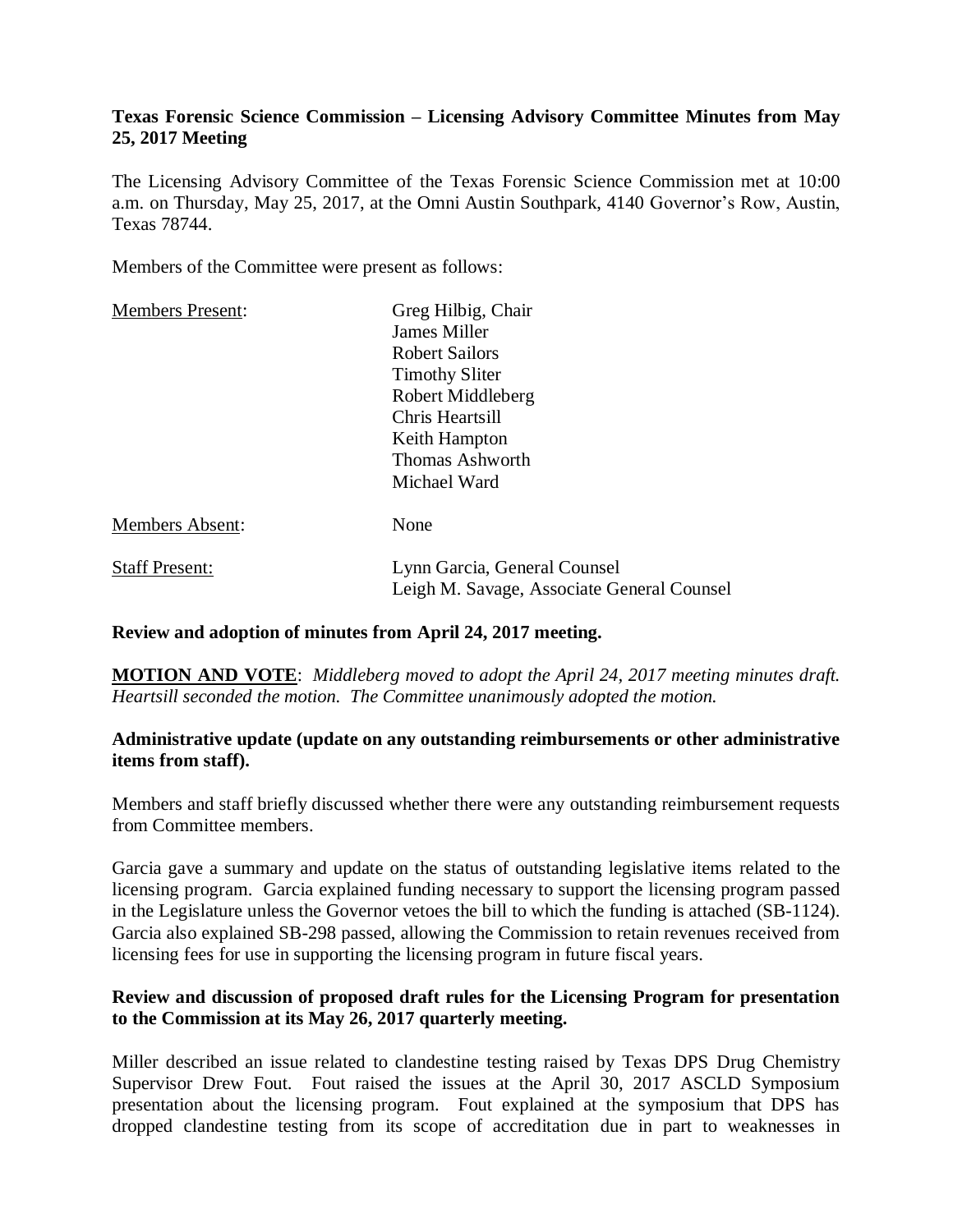proficiency testing options. Therefore, examiners (even those who have significant experience in clandestine testing) will not be able to obtain a license and thus will not be able to testify on topics related to clandestine testing.

Miller explained this does not restrict the examiner's ability to testify about the identification of any particular drug but restricts an analyst (with no license) from testifying about the manufacturing of a particular drug or the quantity of a particular drug that might be produced from a set of items/paraphernalia and ingredients found at a crime scene. If DPS decides to add clandestine back to its scope at a later date, examiners who are proficient in clandestine testing will be eligible for a license in this particular category and will be able to offer clandestine testimony once they get the additional "clandestine" category added to their license.

Garcia pointed out that the most important piece for examiners to understand is that even where they have significant experience in clandestine testing, if their lab is not accredited in clandestine testing and they don't have a license from the Commission in this sub-category of controlled substance testing, they cannot testify about it in court even if asked or pressed. Miller and Roger Kahn, President of the Texas Association of Crime Lab Directors, agreed to work on a draft email/notice to lab directors to be distributed to examiners explaining the issue so that examiners are aware and do not inadvertently offer expertise if not licensed.

Garcia briefed members on her conversation with commissioner Bruce Budowle who felt the continuing forensic education ("CFE") requirements as recommended for the licensing program thus far are not robust enough and should include a method for evaluating the quality of the coursework and whether the particular examiner is retaining and using the information. Members also discussed that journal articles sponsored by the Commission for CFE should be "peer-reviewed" articles. Staff will update the language in the rules to clarify this as it has always been the intention of the Committee. Garcia also mentioned the OSAC is working on an ASTM Training Standard that recommends a more robust set of CFE requirements for forensic examiners (about 16 hours per year versus the Committee's recommended 24 per 3-year license cycle). Committee members will continue to develop the CFE program. Members have significantly more time to work on the CFE program since the requirement won't take effect until examiners are licensed in January 2019.

Members again addressed whether federal examiners should have an exemption from the licensing requirement. All members agree federal examiners should not be exempt from the requirements where the examiner is testifying in a state-level criminal case where the licensing requirement applies to them. However, if other states begin implementing similar licensing requirements, Texas will need to consider adding some reciprocity rules for these examiners.

Members discussed a license for laboratory managers (who are not performing forensic analysis), and Garcia explained the Commission does not currently have the authority to grant a license for non-forensic analysts per the forensic analyst license program enabling statute. *See*  TEX. CODE CRIM. PROC. art. 38.01 § 4-a (related to the licensing of *forensic analysts*).

Members reviewed the modified exemption from the Commission's accreditation requirements proposed for serial number restoration used for identification of VIN numbers for motor vehicle thefts. Members believe serial number restoration is used not just for vehicle thefts but for many other purposes such as restoration of numbers on stereo or other technological equipment. Members agreed the exemption should remain for all non-firearm serial number restorations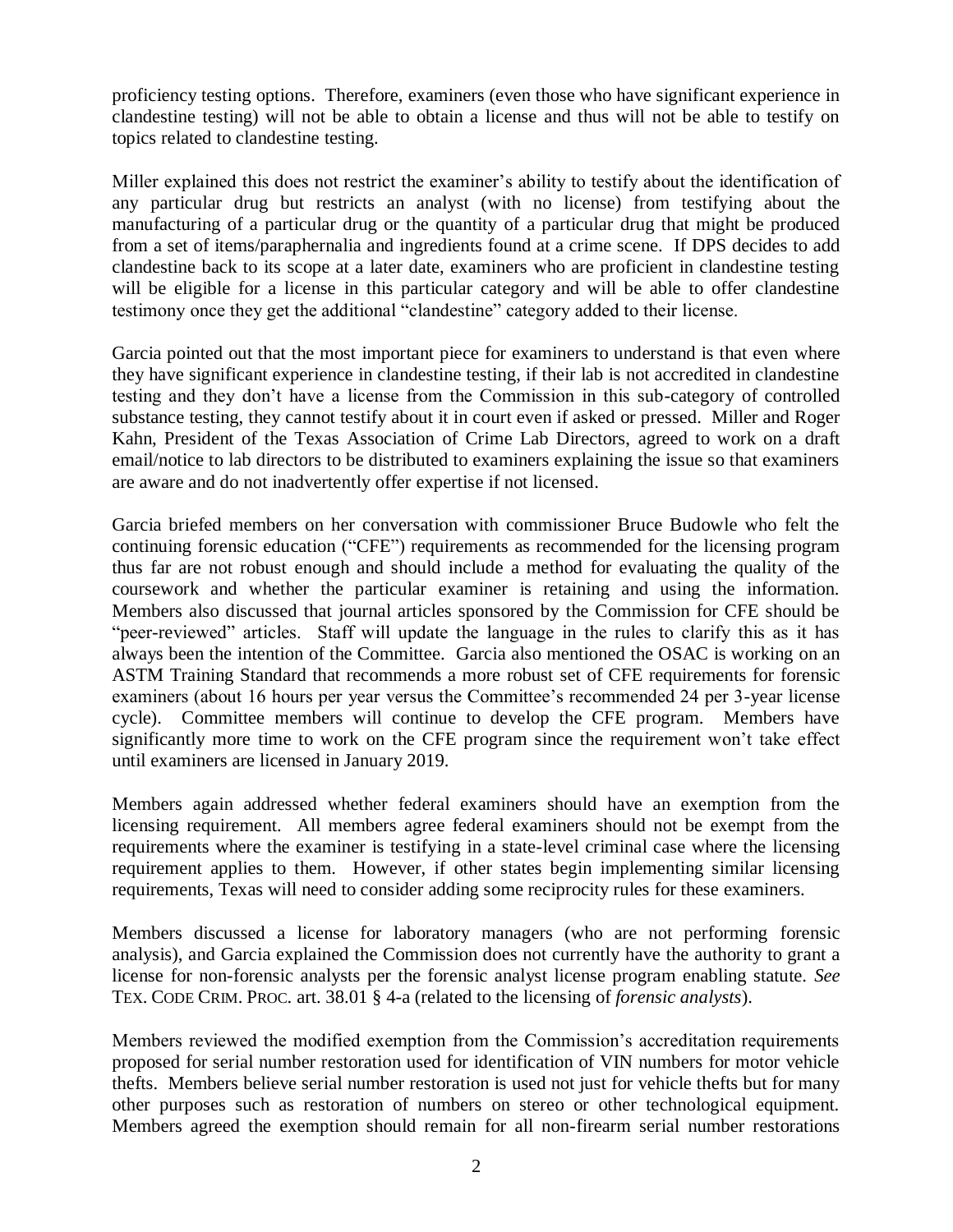because there are too many law enforcement agencies that perform this type of restoration in Texas.

**MOTION AND VOTE:** *Sailors moved to recommend the exemption for serial number restoration language remain unchanged as currently published. Miller seconded the motion. The Committee unanimously adopted the motion.* 

Members discussed harmonizing the new forensic discipline and subdiscipline categories expected to be adopted as ANAB accreditation requirements for crime laboratories with the forensic discipline and subdiscipline categories in the licensing rules. Members agreed the categories should be harmonized. Staff will work to revise the draft rules accordingly.

#### **Review and discussion of updates to components requirements matrix for each forensic discipline and program summary.**

Members discussed adding the language, "as it relates to yield determinations" next to "clandestine testing" on the matrix. Staff will check whether this is necessary after harmonizing the forensic disciplines and subdisciplines with the draft rules and edit the matrix accordingly.

# **Discussion of proposed statistics requirement for examiners applying after January 1, 2019 and development of financially accessible, online statistics course for forensic examiners.**

Members addressed the statistics requirement and different options suggested for offering the course. Most members felt it should be an in-person, college-level training. Garcia mentioned that UT or SHSU may be able to help develop a tailored course for forensic examiners. Members will continue to explore options for the stats course requirement.

# **Discussion of proposed general exam requirement, including potential exam developer agreements, topics, structure and administration of the exam and discussion of whether recognized certification body exams may fulfill the general forensic exam requirement.**

Members discussed a quote/proposal from ACS Ventures related psychometric and other test development services necessary to administer the general forensic exam. Members and staff believed the proposal covered all areas of concerns for the Committee at a reasonable price. Staff will continue to seek informal bids/proposals from at least two other vendors before proceeding with a contract for these services.

**MOTION AND VOTE:** *Sliter moved to recommend beginning the procurement process for psychometric services. Sailors seconded the motion. The Committee unanimously adopted the motion.* 

Members addressed the proposed general forensic exam topics—Evidence Handling, Human Factors (including cognitive, contextual confirmation and other human biases), Scientific Validation and Statistics in Forensic Applications (including measurement uncertainty, sampling and error rates), Root Cause Analysis, and Legal and Ethical Issues. Members agreed these topics need to be distributed to analysts for comment and feedback as part of the validation process for the exam. Staff will develop a draft email to all lab directors asking them to distribute the topics to their staff for feedback in a survey via Survey Monkey. Members and Garcia also discussed the different subject matter experts that have been asked to develop test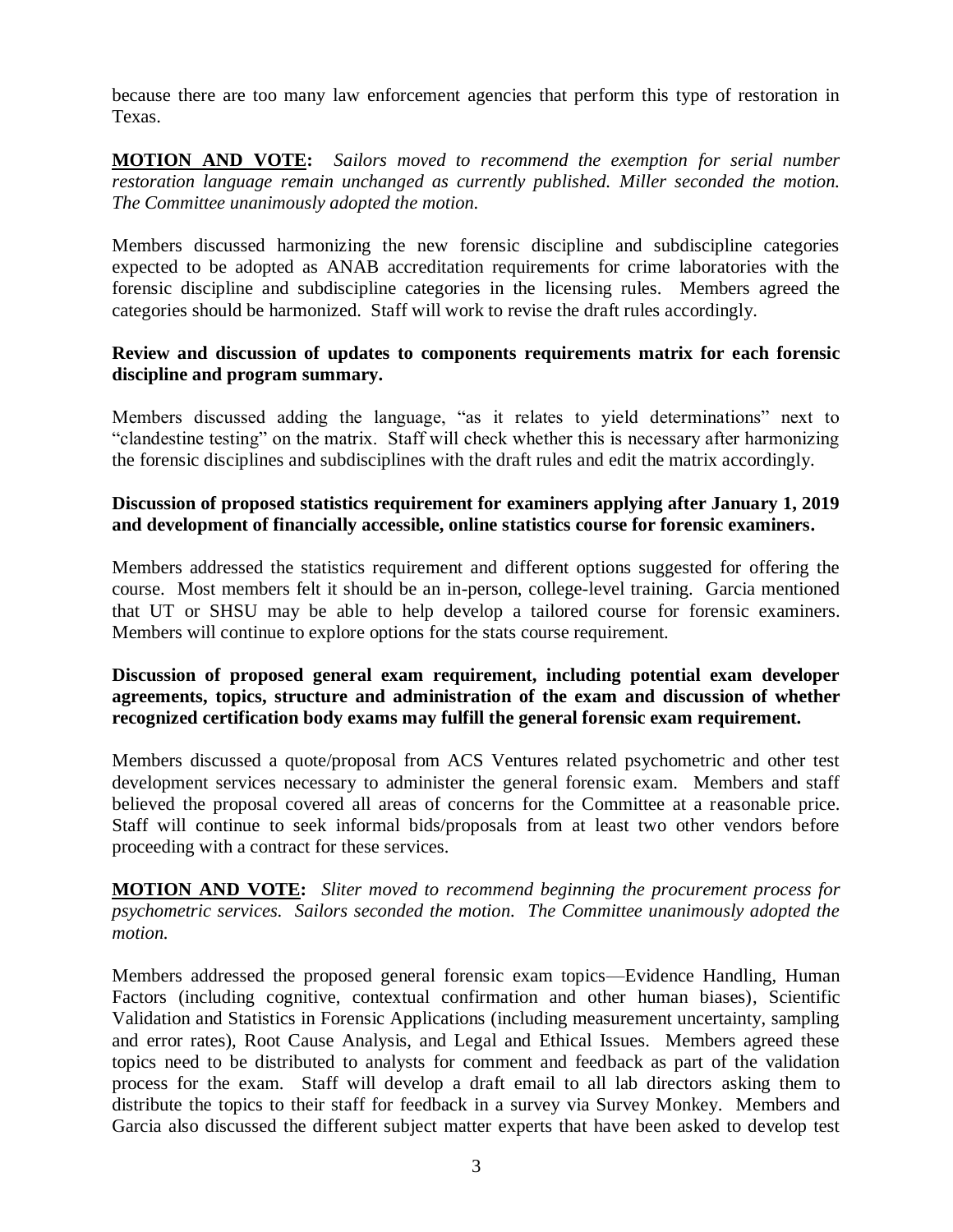questions for particular topic categories on the exam. Garcia will work on contracting with these individuals so they may begin the work. The Committee itself will develop the material and questions for the Evidence Handling section of the exam.

Members discussed there should be a standard model/format for the study material and corresponding exam questions.

Members discussed adding lab security/storage practices to exam—probably covered in evidence handling. Members also discussed specifying courtroom testimony under the Legal and Ethical section of the exam. Members discussed reaching out to expert Ron Smith for assistance in exam development on courtroom testimony.

Members revisited the topic of certain examiner certifications replacing or fulfilling the general exam requirement. Most members agreed the purpose and the topics on a certification exam versus what is being proposed from the general forensic exam differ significantly. Members suggested including certification notations on an examiner's searchable license profile with the Commission, but otherwise most members agreed the certification cannot take the place of the general forensic exam requirement.

**MOTION AND VOTE:** *Heartsill moved to ask Commissioners for a recommendation/vote on the subject of national certification exams replacing the general forensic exam requirement and how certifications might be recognized by the Commission's licensing program. Hampton seconded the motion. The Committee unanimously adopted the motion.*

**MOTION AND VOTE:** *Hampton moved to recommend the full Commission adopt the draft licensing program rules as proposed at today's meeting with the exception of the few changes discussed during today's meeting. Sailors seconded the motion. The Committee unanimously adopted the motion.*

# **Review proposed draft list of qualifying Natural Science degrees to fulfill educational component and waiver/exception process for same.**

Members discussed mirroring the language in ANAB's new accreditation requirements with the education requirements for the forensic analyst license. Staff will edit the draft rules and the matrix accordingly. Members discussed that Quality Assurance/Quality Control Managers should be able to certify a particular examiner has fulfilled the accrediting body's educational requirements on the same form we ask them to certify the examiner has fulfilled the knowledgebased competency requirements.

# **Review and discuss revisions to Forensic Analyst License Application draft questions.**

Members discussed the draft Licensing Application questions. Hampton mentioned he would like staff to explore further the issue with the Commission legally being able to deny, revoke or suspend a license based on a Class C misdemeanor, as he feels at least Class C thefts would be important in making a license eligibility determination. Savage explained the limitations under the Occupations Code. Staff will research the issue again and give a final answer to the LAC at the next meeting.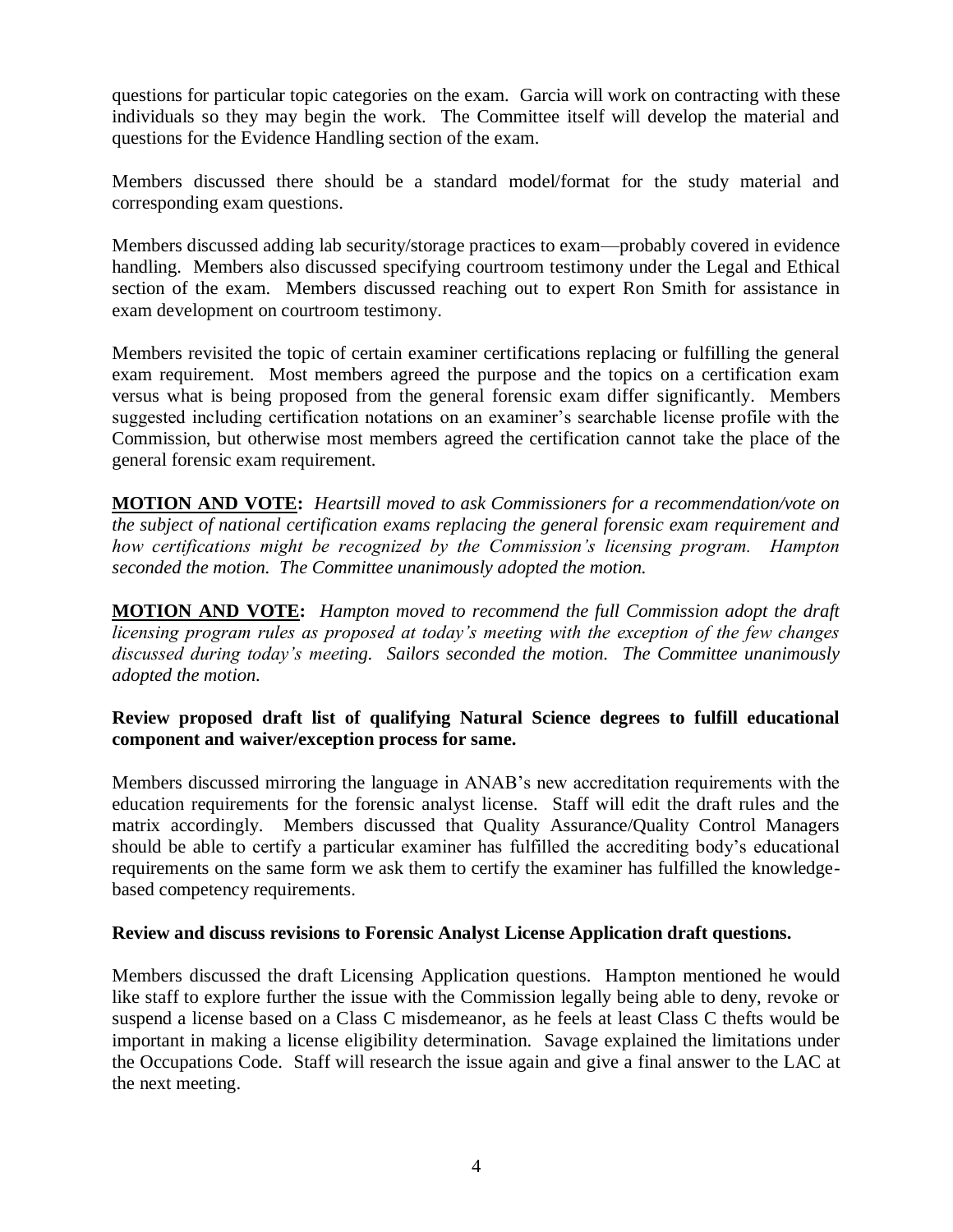## **Review and discuss revisions to required published Guidelines for Consideration of Criminal Convictions draft.**

Members discussed changes to the Guidelines for Consideration of Criminal Convictions document. All edits/suggestions from last meeting and the interim have been made. The guidelines will be published in the Texas Register once the licensing program rules take effect.

#### **Discussion of costs associated with criminal background checks.**

Members discussed that publicdata.com was probably the best/cheapest option for background screens/checks. The total cost would only be \$178/year, much lower than originally anticipated.

# **Update from the Texas Association of Crime Laboratory Directors, including discussion of any comments and feedback related to the program summary, proposed program timeline, proposed requirements matrix, and proposed general forensic licensing exam.**

Roger Kahn addressed the Committee throughout the meeting and offered comments on several items. Staff will revise program documents and send them to Kahn for distribution to TACLD members before the Committee meets again.

#### **Discussion of legislative recommendations, revisions and/or clarifications to the statutory licensing requirement and report to legislature for 85th Legislative Session.**

Members discussed this item under the "administrative update" item above.

# **Discussion of funding necessary to fulfill the licensing mandate including the cost of examinations, Forensic Science Commission application processing fees, continuing education requirements and renewal or re-certification costs.**

Members discussed fees associated with the license. Staff will survey lab directors to get a better idea of how many examiners will be licensed—a number key to assessing the cost of the application fee for a license. Staff will perform an analysis to assess what the cost should be including consideration of software and personnel costs of the program and bring the analysis to the next Committee meeting.

#### **Discuss presentation of program to Commissioners at May 26, 2017 quarterly meeting.**

Nothing additional was discussed under this item other than what is already noted above.

#### **Consider proposed agenda items for next meeting.**

Staff will circulate a draft agenda prior to the next meeting for comments and additions by members.

#### **Schedule and location of future meetings.**

Staff will circulate a Doodle poll to schedule a meeting in July.